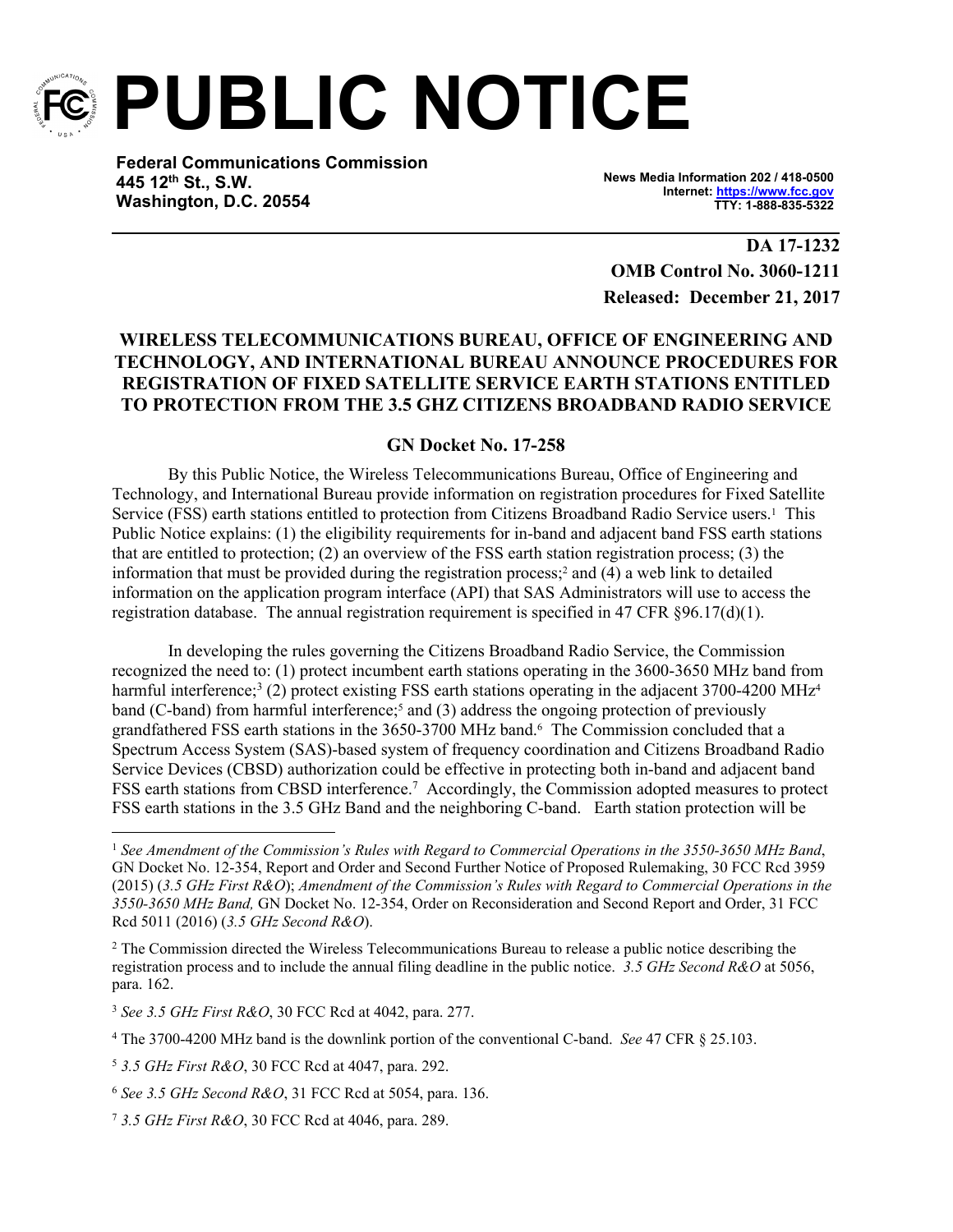limited to those earth stations that submit annual registration information submitted by eligible FSS earth station licensees.<sup>8</sup>

## **Which Earth Stations are Eligible for Registration?**

*FSS Earth Station licensees operating in the 3600-3650 MHz Band.* As noted in the *3.5 GHz First R&O*, the Commission has licensed primary FSS earth stations to receive on frequencies in the 3600-3650 MHz band.<sup>9</sup> In that Report and Order, the Commission adopted a change to the Table of Allocations that limited co-primary FSS earth stations in the 3600-3650 MHz band to those: (1) authorized prior to, or granted as a result of, an application filed prior to July 23, 2015, and (2) constructed within 12 months of the initial authorization.10 Earth stations meeting these criteria are considered incumbent FSS earth stations and may be registered with the Commission for protection under the new rules.

If the licensee of one of these incumbent FSS earth stations registers with the Commission following the procedures outlined below, the registration information submitted by the licensee will be provided to all SASs approved by the Commission.11 These earth stations will be protected from interference by CBSDs as specified in Section 96.17(a) of the Commission's rules.12 An earth station must be registered to receive these protections.

*FSS Earth Station licensees operating in the 3650-3700 MHz Band.* There will be a transition period for grandfathered FSS earth station licensees in the 3650-3700 MHz band. Existing protection criteria for in-band FSS earth stations in the 3650-3700 MHz band in Part 90 of the Commission's rules will remain in place "until the last Grandfathered Wireless Broadband Licensee's license expires within the protection area defined for a particular grandfathered FSS earth station."13 Grandfathered FSS earth stations licensees operating in the 3650-3700 MHz band will be permitted to register for protection under the same terms as FSS earth station licensees in the 3600-3650 MHz band, and such protections will become effective after the Part 90 protections sunset.<sup>14</sup>

*FSS Earth Station licensees operating in the 3700-4200 MHz Band*. FSS earth stations operating in the 3700-4200 MHz frequency band will be protected from interference primarily through the imposition of strict out-of-band emissions limits.15 Nevertheless, some licensed FSS earth stations

<sup>12</sup> *3.5 GHz First R&O*, 30 FCC Rcd at 4046, paras. 289-290.

<sup>14</sup> *Id.*

<sup>15</sup> *Id.* at 5098, para. 296.

<sup>8</sup> *See 3.5 GHz Second R&O*, 31 FCC Rcd at 5053, 5055, paras. 152, 158; 47 CFR § 96.17.

<sup>9</sup> *3.5 GHz First R&O*, 30 FCC Rcd at 4042, para. 276.

<sup>&</sup>lt;sup>10</sup> *Id.* at 3973-74, paras. 37-39; 47 CFR § 2.106, note US 107. Any new FSS earth stations in the 3600-3650 MHz band, applied for after July 23, 2015, will be authorized on a secondary basis to non-federal stations in the fixed and land mobile services. *Id.* at 3973, para. 37; 47 CFR § 2.106, note US 107.

<sup>11</sup> 47 CFR § 96.17(d). An "SAS Administrator" is defined as "an entity authorized by the Commission to operate an SAS in accordance with the rules and procedures set forth in section 96.63." 47 CFR § 96.3. SAS functions include ensuring that CBSDs protect non-federal incumbent users, and each SAS will be required to synchronize itself with Commission databases at least once a day so that the information in the SAS remains current. *3.5 GHz First R&O*, 30 FCC Rcd at 4065, para. 361; *see* 47 CFR § 96.63(b).

<sup>13</sup> *3.5 GHz Second R&O*, 31 FCC Rcd. at 5055, para. 158, Appendix A, § 96.17(a)(1).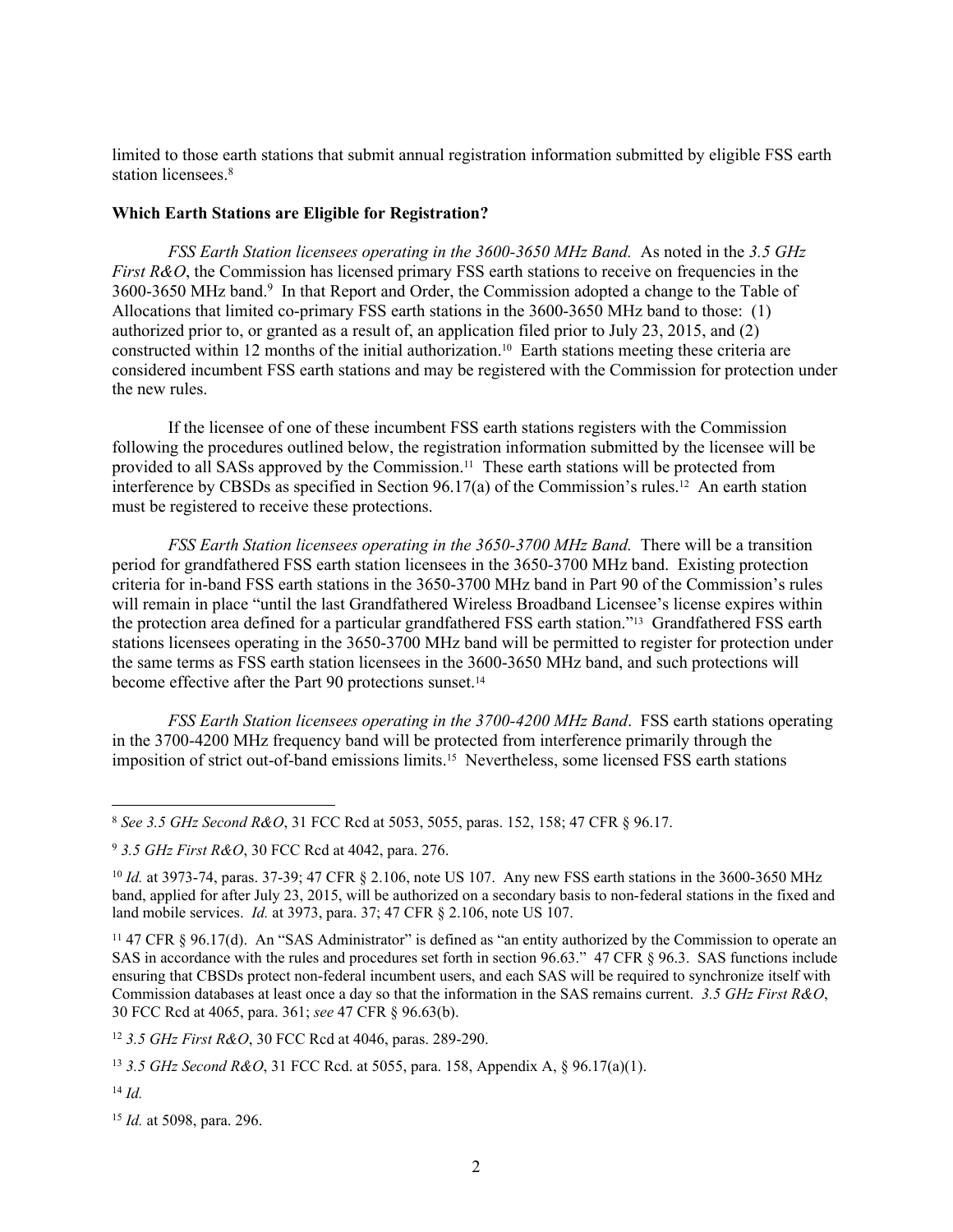operating in this band may still register with the Commission for protection under the new rules.<sup>16</sup> Specifically, registered, licensed FSS earth stations that are identified as having telemetry, tracking, and control (TT&C ) responsibilities will be protected from interference by CBSDs as specified in Section 96.17(b) of the Commission's rules.<sup>17</sup>

**When is Registration and How Will Registration Work?** Registration of the FSS earth stations subject to this public notice will be completed through a web-based form that is currently in development. The Wireless Telecommunications Bureau, International Bureau, and Office of Engineering and Technology will issue another Public Notice announcing when the registration system is operational. This subsequent Notice will: (1) provide detailed registration instructions for earth station licensees; and (2) establish a window for initial registrations. Once the registration system is operational, initial registration can be completed at any time**.** All registrations must be renewed annually by December 1 for the registration to be valid at the beginning of the subsequent year.<sup>18</sup> Late-filed registrations and renewals will be accepted and protections will be implemented by the SASs as soon as reasonably practicable after filing. FSS earth station licensees requesting protection must also update their registration in the event of a change in any of the operational parameters listed below.<sup>19</sup>

**What Information is Required?** Initial and annual registration for each earth station must include the following information:<sup>20</sup>

- the earth stations' geographic location (using NAD83 coordinates);
- antenna gain;
- azimuth and elevation gain pattern;
- antenna azimuth relative to true north;
- antenna elevation angle;
- whether the earth station is used for satellite TT&C (for earth stations operating in the  $3700-$ 4200 MHz band); $^{21}$
- antenna site elevation and height above ground;
- longitude of GSO satellite location;

<sup>18</sup> 47 CFR § 96.17(d) ("FSS earth station licensees requesting protection under this part must register with the Commission annually, no later than 30 days before the end of the preceding calendar year, or upon making changes to any of the operational parameters listed in this section.").

<sup>19</sup> *Id.*

<sup>20</sup> This includes information required by the Commission's rules as well as additional information necessary to ensure that SASs can appropriately protect registered FSS earth stations. *See* 47 CFR § 96.17(d)(1).

<sup>21</sup> *See* 47 CFR § 96.17(b) ("Registered FSS earth stations in the 3700-4200 MHz band listed at www.fcc.gov/cbrsprotected-fss-sites shall be protected from CBSD operation in accordance with this section. Only licensed FSS earth stations used for satellite telemetry, tracking, and control (TT&C) operations will be protected under this section.")

<sup>16</sup> *Id.* at 5053, para. 152; 47 CFR § 96.17(b), (f).

<sup>17</sup> *See*47 CFR § 96.17(b); *3.5 GHz Second R&O*, 31 FCC Rcd at 5099, para. 298. Other registered FSS earth stations operating in this band may request additional protection from SAS Administrators—through processes established by the SAS Administrators—to prevent harmful interference into their systems under section 96.17(f) of the Commission's rules. SAS Administrators must also promptly address reports of interference or requests for additional protection from 3700-4200 MHz licensees. *See 3.5 GHz Second R&O*, 31 FCC Rcd at 5099, para. 301; 47 CFR § 96.17(f). The *3.5 GHz Second R&O* also stated that "[w]e encourage SAS Administrators to take appropriate steps to address any requests or complaints that they receive, and direct WTB and OET to review complaint receipt and resolution procedures during the SAS approval process." *3.5 GHz Second R&O*, 31 FCC Rcd at 5100, para. 301.